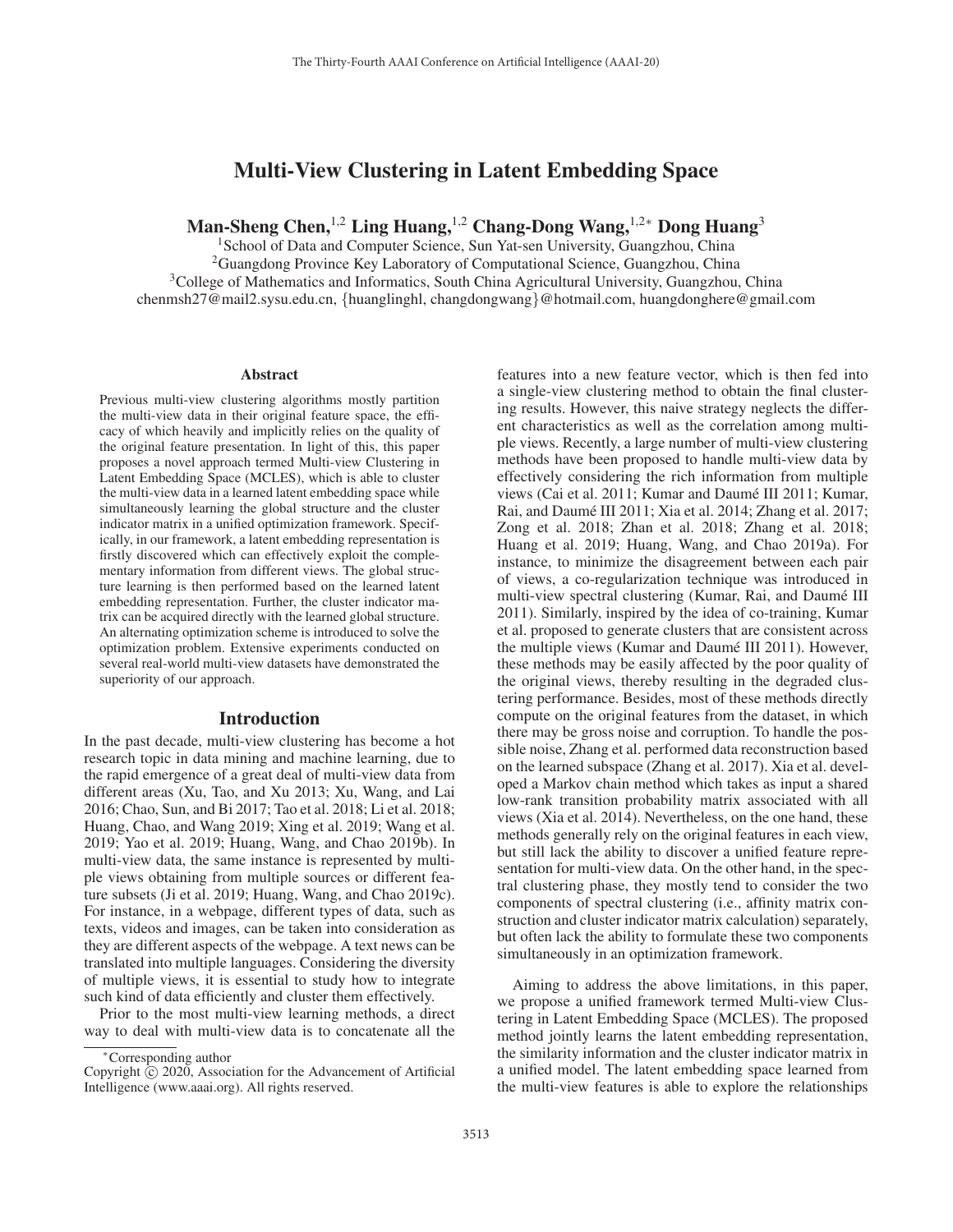among different samples and avoid the possible corruption as well as the curse of dimensionality. With the idea of selfexpression, the similarity matrix is constructed based on the learned latent embedding representation rather than the original features of data. Further, the cluster indicator matrix is directly learned without the additional procedure of spectral clustering. The main contributions of this paper are summarized as follows:

- We propose a novel multi-view clustering approach termed MCLES, which jointly learns a latent embedding space, a robust similarity matrix and an accurate cluster indicator matrix in a unified optimization framework.
- By leveraging the intrinsic interactions among them, our framework extracts the global structure based on the learned latent embedding representation, and further acquires the cluster indicator matrix based on the global structure.
- An alternating optimization scheme is developed to efficiently deal with the optimization problem.

#### Related Work

In the past few years, many multi-view clustering methods have been proposed, which can be classified into three main categories, i.e., the co-training based methods, the multiple kernel learning based methods, and the subspace learning based methods (Xu, Tao, and Xu 2013).

The co-training based methods try to maximize the agreement among different views of the data in an alternate training manner (Blum and Mitchell 1998; Ghani 2002; Brefeld and Scheffer 2004; Kumar, Rai, and Daumé III 2011; Kumar and Daumé III 2011). Based on the co-training technique, several unsupervised multi-view clustering methods were proposed (Kumar, Rai, and Daumé III 2011; Kumar and Daumé III 2011). These methods constructed the graph beforehand, and then separately performed the data clustering. The graph constructed on the original feature space of multiple views may not be suitable for the subsequent clustering, and may be negatively affected by some original single-view features.

The multiple kernel learning based methods linearly or non-linearly combine kernels corresponding to different views to improve their performance (Cortes, Mohri, and Rostamizadeh 2009; Gönen and Alpaydın 2011; Tzortzis and Likas 2012). In (Cortes, Mohri, and Rostamizadeh 2009), multiple kernels are directly and effectively combined for multi-view clustering. The study in (Tzortzis and Likas 2012) proposed to weight different kernels before the combination. These studies performed multiple kernel learning with each kernel corresponding to each original single view, which makes the clustering performance highly dependent on the quality of the original views.

According to the assumption that the multiple views are drawn from a latent subspace, the subspace learning based methods expect to seek for the common latent subspace shared by different views (Elhamifar and Vidal 2009; Chaudhuri et al. 2009; Liu et al. 2012; Patel, Van Nguyen, and Vidal 2013; Xia et al. 2014; Zhang et al. 2017; Li et al.

2019). In (Patel, Van Nguyen, and Vidal 2013), dimensionality reduction and sparse coding for sparse subspace clustering (SSC) were performed, in which the dimensionality reduction was performed on the original single-view features. Zhang et al. proposed to simultaneously recover the underlying multi-view subspace and the projections associated to different views (Zhang et al. 2017).

In this paper, different from the aforementioned methods which rely on the original feature space or consider the two components of spectral clustering separately (i.e., affinity matrix construction and cluster indicator matrix calculation), our proposed method jointly learns a latent embedding space, a robust similarity matrix and an accurate cluster indicator matrix in a unified optimization framework, where each variable boosts each other in an interplay manner to achieve the optimal solution.

# The Proposed Approach

In this section, the proposed MCLES approach will be described in detail. First, the preliminary knowledge of global similarity learning will be briefly introduced. Then we will describe the proposed model and its optimization scheme in detail. Finally, we will summarize the overall algorithm and provide the time complexity analysis.

In this paper, matrices are written as bold uppercase letters. The j-th column and the  $(i, j)$ -th entry of matrix **X** are denoted as  $X_{:,j}$  and  $x_{ij}$  respectively. The v-th view of the matrix **X** is expressed as  $\mathbf{X}^{(v)}$ .  $Tr(\mathbf{X})$  stands for the trace of the matrix **X**. The *l*<sub>2</sub>-norm and the Frobenius norm of the of the matrix  $\overline{\mathbf{X}}$ . The  $l_2$ -norm and the Frobenius norm of the matrix **X** are respectively  $||\mathbf{X}||_2$  and  $||\mathbf{X}||_F$ . In addition, 1 denotes a column vector whose elements are all one.

### Global Similarity Learning

Similar to Locally Linear Embedding (LLE) (Roweis and Saul 2000), it is assumed that data points lie on a manifold and each data point can be expressed as a linear combination of the other data points. According to the self-expressive property (Elhamifar and Vidal 2009), we have

$$
\mathbf{X}_{:,i} \approx \sum_{j} \mathbf{X}_{:,j} s_{ij}, \text{ s.t. } \mathbf{S}_{:,i}^{T} \mathbf{1} = 1, 0 \le \mathbf{S} \le 1, \quad (1)
$$

where  $s_{ij}$  is the weight for the *i*-th sample corresponding to the  $j$ -th sample. The weights should be larger for more similar data points, and less similar points should be assigned smaller weights. Therefore, **S** is called the learned similarity matrix, which reflects the global structure of data. Note that there is no neighborhood specified in Eq. (1), and it can be automatically determined during the learning procedure, which is different from LLE.

### The Proposed Model

Inspired by (White et al. 2012; Guo 2013), it is assumed that the multiple views are drawn from one underlying latent representation, which describes the data intrinsically and discovers the shared latent structure among different views. According to this assumption, in this paper, we consider the latent embedding space in a lower dimension among multiple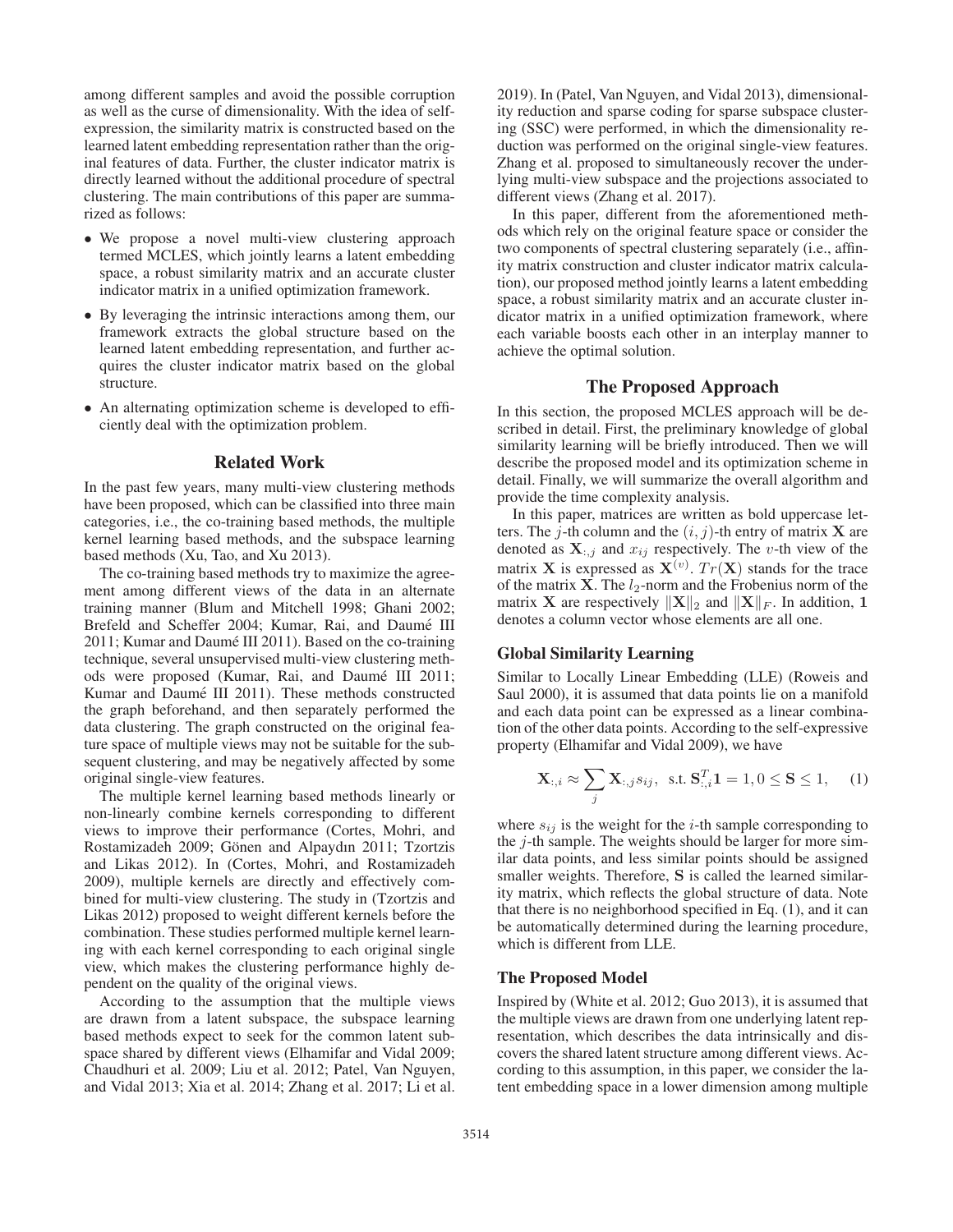views for data clustering, instead of directly using the original single-view feature space. Given a multi-view dataset  $\mathbf{X} = \left\{\left[\mathbf{x}_i^{(1)};\mathbf{x}_i^{(2)};\allowbreak...;\mathbf{x}_i^{(V)}\right]\right\}_{i=1}^N$ consisting of N samples represented by V different views, our method aims to discover a shared latent embedding representation  $h_i$  for each data point such that all these different views are drawn from the latent embedding space **H**. To be specific, the shared latent embedding space  $\mathbf{H} = \{\mathbf{h}_i\}_{i=1}^N$  can be employed to obtain the observation from multiple views by using the corobtain the observation from multiple views by using the corresponding mapping model  $\mathbf{W} = \left\{ \mathbf{W}^{(v)} \right\}_{v=1}^{V}$ , which can be denoted as

$$
\mathbf{x}_i^{(v)} = \mathbf{W}^{(v)} \mathbf{h}_i.
$$
 (2)

To obtain **H**, the following problem needs to be solved:

$$
\begin{aligned}\n\min_{\mathbf{W}, \mathbf{H}} \|\mathbf{X} - \mathbf{W} \mathbf{H}\|_{F}^{2}, \text{ s.t. } \|\mathbf{W}_{:,j}\|_{2}^{2} \leq 1, \\
\mathbf{X} = \begin{bmatrix} \mathbf{X}^{(1)} \\ \cdots \\ \mathbf{X}^{(V)} \end{bmatrix} \text{ and } \mathbf{W} = \begin{bmatrix} \mathbf{W}^{(1)} \\ \cdots \\ \mathbf{W}^{(V)} \end{bmatrix},\n\end{aligned} (3)
$$

where **X** and **W** are respectively the multi-view observations and mapping models. The constraint of**W** is to prevent **H** from being too small while scaling. In general, the latent embedding space **H** will be more comprehensive by combining the complementary information from multiple views. Unlike most of the methods that construct the similarity matrix based on the original feature space of the data (Kumar, Rai, and Daumé III 2011; Kumar and Daumé III 2011; Zhan et al. 2018), the proposed method learns the similarity matrix from the latent embedding space, which effectively enhances the robustness and accuracy of the learned similarity matrix. According to the global affinity learning, we have

$$
\min_{\mathbf{S}} \|\mathbf{H} - \mathbf{H}\mathbf{S}\|_F^2 + \beta \|\mathbf{S}\|_F^2, \text{ s.t. } \mathbf{S}_{:,i}^T \mathbf{1} = 1, 0 \le \mathbf{S} \le 1, (4)
$$

where  $\beta$  is the trade-off parameter. Ideally, the number of connected components in **S** is expected to be the same as the cluster number of dataset **X**, i.e. c. In other words, **S** is a block diagonal matrix with proper permutations. However, the solution **S** in Eq. (4) may not satisfy the desired property. To settle this problem, the rank constraint needs to be introduced based on the following theorem (Mohar et al. 1991).

Theorem 1. *The multiplicity* c *of the eigenvalue 0 of the Laplacian matrix* **L<sup>s</sup>** *of* **S** *is equal to the number of connected components in the graph with similarity matrix* **S***.*

Theorem 1 shows that if the similarity matrix **S** consists of exactly c connected components, we have  $rank(\mathbf{L_s})$  =  $N - c$ . Therefore, the problem in Eq. (4) can be reformulated as

$$
\min_{\mathbf{S}} \|\mathbf{H} - \mathbf{H}\mathbf{S}\|_F^2 + \beta \|\mathbf{S}\|_F^2,
$$
  
s.t. 
$$
\mathbf{S}_{:,i}^T \mathbf{1} = 1, 0 \le \mathbf{S} \le 1, rank(\mathbf{L}_\mathbf{s}) = N - c.
$$
 (5)

By integrating the latent embedding learning in Eq. (3) and the global similarity learning in Eq. (5) into a unified

framework, we have

$$
\min_{\mathbf{W}, \mathbf{H}, \mathbf{S}} \|\mathbf{X} - \mathbf{W}\mathbf{H}\|_{F}^{2} + \alpha \|\mathbf{H} - \mathbf{H}\mathbf{S}\|_{F}^{2} + \beta \|\mathbf{S}\|_{F}^{2},
$$
  
s.t. 
$$
\|\mathbf{W}_{:,j}\|_{2}^{2} \leq 1, \mathbf{S}_{:,i}^{T} \mathbf{1} = 1, 0 \leq \mathbf{S} \leq 1, rank(\mathbf{L}_{\mathbf{s}}) =
$$

$$
N - c, \mathbf{X} = \begin{bmatrix} \mathbf{X}^{(1)} \\ \cdots \\ \mathbf{X}^{(V)} \end{bmatrix} \text{ and } \mathbf{W} = \begin{bmatrix} \mathbf{W}^{(1)} \\ \cdots \\ \mathbf{W}^{(V)} \end{bmatrix},
$$
(6)

where  $\alpha > 0$  and  $\beta > 0$  balance these three terms. As a matter of fact, it is not easy to tackle the problem in Eq. (6), since  $\mathbf{L}_s = \mathbf{D} - \frac{\mathbf{S}^T + \mathbf{S}}{2}$ , in which  $\mathbf{D} \in \mathbb{R}^{N \times N}$  is a diagonal<br>matrix with the *i* th diagonal alamant being  $\sum s_{ij} + s_{ji}$ matrix with the *i*-th diagonal element being  $\sum_{j} \frac{s_{ij} + s_{ji}}{2}$ .

Since  $\mathbf{L}_s$  is positive semi-definite, we have  $\sigma_i(\mathbf{L}_s) \geq 0$ , in which  $\sigma_i$  ( $\mathbf{L}_s$ ) represents the *i*-th smallest eigenvalue of **Ls**. It is well-known that the optimization problem with rank constraint is of combinatorial complexity (Kang, Peng, and Cheng 2017). To solve this problem, it is suggested to incorporate the rank constraint into the objective function as a regularization term (Wang et al. 2015; Nie et al. 2016). According to (Mohar et al. 1991),  $rank(\mathbf{L_s}) = N - c$  is equivalent to  $\sum_{i=1}^{c} \sigma_i (\mathbf{L_s}) = 0$ . Thus, the constraint is re-<br>laxed and the problem in Eq. (6) can be rewritten as

$$
\min_{\mathbf{W}, \mathbf{H}, \mathbf{S}} \|\mathbf{X} - \mathbf{W}\mathbf{H}\|_{F}^{2} + \alpha \|\mathbf{H} - \mathbf{H}\mathbf{S}\|_{F}^{2}
$$
\n
$$
+ \beta \|\mathbf{S}\|_{F}^{2} + \gamma \sum_{i=1}^{c} \sigma_{i}(\mathbf{L}_{\mathbf{s}}),
$$
\n
$$
\text{s.t. } \|\mathbf{W}_{:,j}\|_{2}^{2} \leq 1, \mathbf{S}_{:,i}^{T}\mathbf{1} = 1, 0 \leq \mathbf{S} \leq 1,
$$
\n
$$
\mathbf{X} = \begin{bmatrix} \mathbf{X}^{(1)} \\ \cdots \\ \mathbf{X}^{(V)} \end{bmatrix} \text{ and } \mathbf{W} = \begin{bmatrix} \mathbf{W}^{(1)} \\ \cdots \\ \mathbf{W}^{(V)} \end{bmatrix}.
$$
\n
$$
(7)
$$

If  $\gamma$  is large enough, the minimization above will make the regularization term  $\sum_{i=1}^{c} \sigma_i (\mathbf{L_s}) \to 0$ , which will satisfy the constraint  $rank(\mathbf{L_s}) = N - c$ . Despite of this the isfy the constraint  $rank(\mathbf{L}_s) = N - c$ . Despite of this, the optimization problem in Eq. (7) is still challenging due to the last term. To mitigate this problem, we introduce the Ky Fan's Theorem (Fan 1949). That is,

$$
\sum_{i=1}^{c} \sigma_i \left( \mathbf{L_s} \right) = \min_{\mathbf{P}^T \mathbf{P}} Tr\left( \mathbf{P}^T \mathbf{L_s} \mathbf{P} \right),\tag{8}
$$

where  $P \in \mathbb{R}^{N \times c}$  is the cluster indicator matrix. Therefore, the problem in Eq. (7) is finally reformulated as

$$
\begin{aligned}\n\min_{\mathbf{W}, \mathbf{H}, \mathbf{S}} \underbrace{\|\mathbf{X} - \mathbf{W}\mathbf{H}\|_{F}^{2}}_{\text{latent embedding learning}} + \underbrace{\alpha \|\mathbf{H} - \mathbf{H}\mathbf{S}\|_{F}^{2} + \beta \|\mathbf{S}\|_{F}^{2}}_{\text{global similarity learning}} \\
&+ \underbrace{\gamma Tr\left(\mathbf{P}^{T}\mathbf{L}_{\mathbf{s}}\mathbf{P}\right)}_{\text{cluster indicator learning}}, \\
\text{s.t. } \|\mathbf{W}_{:,j}\|_{2}^{2} \leq 1, \mathbf{S}_{:,i}^{T} \mathbf{1} = 1, 0 \leq \mathbf{S} \leq 1, \mathbf{P}^{T}\mathbf{P} = \mathbf{I}, \\
\mathbf{X} = \begin{bmatrix} \mathbf{X}^{(1)} \\ \cdots \\ \mathbf{X}^{(V)} \end{bmatrix} \text{ and } \mathbf{W} = \begin{bmatrix} \mathbf{W}^{(1)} \\ \cdots \\ \mathbf{W}^{(V)} \end{bmatrix},\n\end{aligned}
$$

where there are three parameters  $\alpha > 0$ ,  $\beta > 0$  and  $\gamma > 0$ for balancing these four terms. The first term is to model the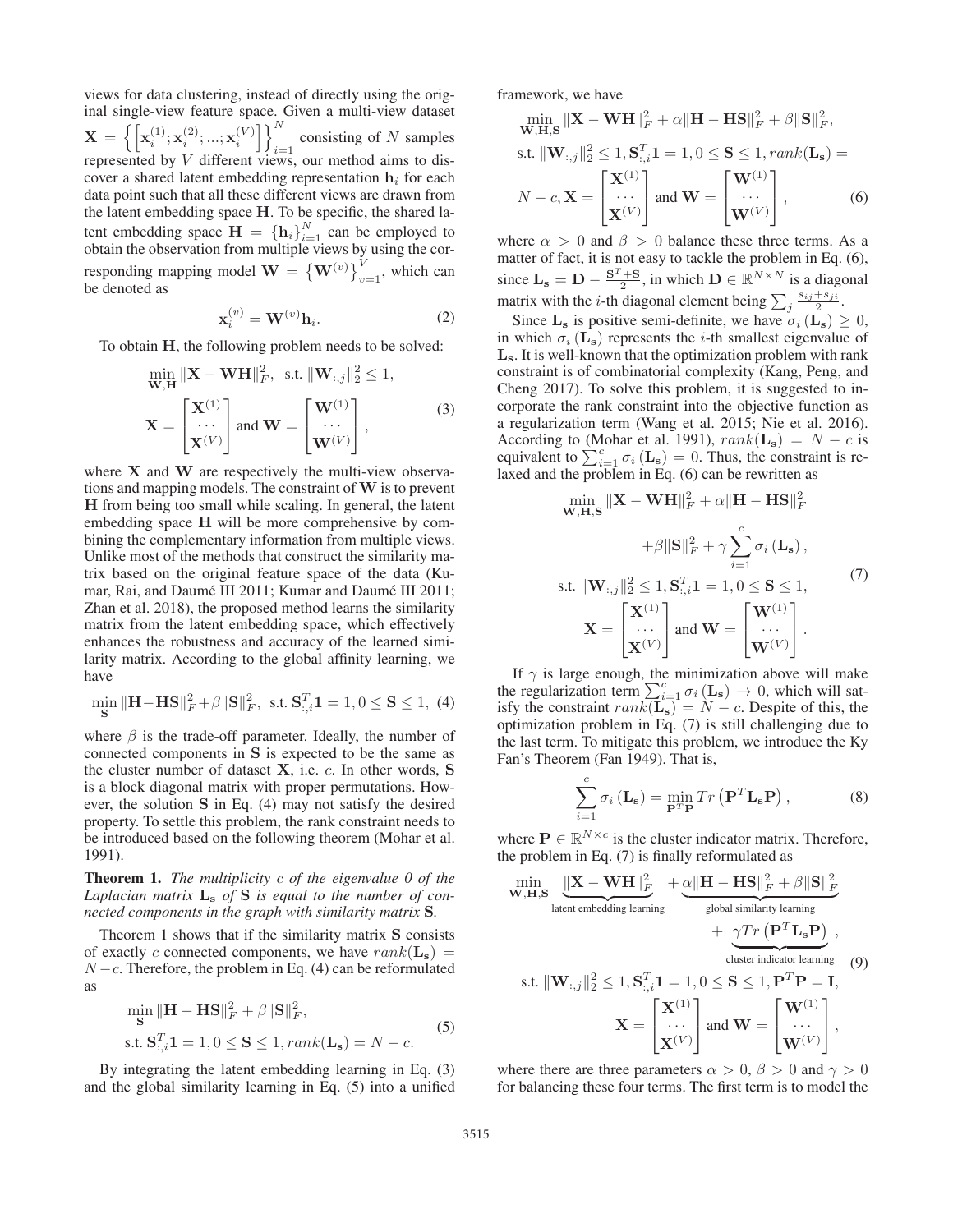latent embedding space **H** and each mapping model  $W^{(v)}$ for reconstructing the observations. The second term is to penalize the construction error in similarity learning. The third term is used to avoid the trivial solution  $S = I$ . The last term is to guarantee the similarity matrix to meet the rank constraint, and directly obtain the cluster indicator matrix **P**. In this triangle relationship, the latent embedding learning is guaranteed by the complementary information among multiple views and improved by the global similarity learning and the cluster indicator learning. The global similarity learning is guaranteed by the latent embedding learning and improved by the cluster indicator learning. And the cluster indicator learning is guaranteed by the global similarity learning and improved by the latent embedding learning. As a matter of fact, there is a mutual self-taught property in our unified framework because of the feedback among the latent embedding representation, the similarity matrix and the cluster indicator matrix.

### **Optimization**

In this subsection, an alternating optimization scheme is introduced to solve the problem in Eq. (9).

Update **W** By fixing all the variables except **W**, the problem in Eq. (9) can be reduced to solve the following problem,

$$
\min_{\mathbf{W}} \|\mathbf{X} - \mathbf{W}\mathbf{H}\|_F^2, \text{ s.t. } \|\mathbf{W}_{:,j}\|_2^2 \le 1, \mathbf{W} = \begin{bmatrix} \mathbf{W}^{(1)} \\ \cdots \\ \mathbf{W}^{(V)} \end{bmatrix}.
$$

Specifically, this problem can be optimized by introducing a variable **G**,

$$
\min_{\mathbf{W}, \mathbf{G}} \|\mathbf{X} - \mathbf{W}\mathbf{H}\|_{F}^{2}, \text{ s.t. } \mathbf{W} = \mathbf{G}, \|\mathbf{G}_{:,j}\|_{2}^{2} \le 1. \tag{11}
$$

The optimal solution of Eq. (11) can be obtained by the Alternating Direction Method of Multipliers (ADMM) algorithm (Gu et al. 2014):

$$
\begin{cases} \mathbf{W}^{r+1} = \arg\min_{\mathbf{W}} \|\mathbf{X} - \mathbf{W}\mathbf{H}\|_{F}^{2} + \rho \|\mathbf{W} - \mathbf{G}^{r} + \mathbf{T}^{r}\|_{F}^{2}, \\ \mathbf{G}^{r+1} = \arg\min_{\mathbf{G}} \rho \|\mathbf{W}^{r+1} - \mathbf{G} + \mathbf{T}^{r}\|_{F}^{2}, \text{s.t. } \|\mathbf{G}_{:,j}\|_{2}^{2} \leq 1, \\ \mathbf{T}^{r+1} = \mathbf{T}^{r} + \mathbf{W}^{r+1} - \mathbf{G}^{r+1}, \text{ update } \rho \text{ if appropriate,} \end{cases} \tag{12}
$$

where  $r$  stands for the steps of iterations and  $T$  is used as an intermediate variable. In each step of optimization, the ADMM based optimization of **W** converges rapidly due to the good convergent performance of the ADMM algorithm.

**Update**  $H$  By fixing all the variables except  $H$ , it is equivalent to solving

$$
\min_{\mathbf{H}} \|\mathbf{X} - \mathbf{W}\mathbf{H}\|_{F}^{2} + \alpha \|\mathbf{H} - \mathbf{H}\mathbf{S}\|_{F}^{2}.
$$
 (13)

**H** If  $\mathbf{H}^*$  can be obtained by differentiating Eq. (13) *w.r.t.* **H** and setting it to zero, which satisfies

$$
\mathbf{W}^T \mathbf{W} \mathbf{H}^* + \mathbf{H}^* * \alpha (\mathbf{I} - \mathbf{S}) (\mathbf{I} - \mathbf{S})^T = \mathbf{W}^T \mathbf{X}.
$$
 (14)  
The above equation is a standard Sylvester equation

which has a unique solution and can be solved by the Bartels-Stewart algorithm (Bartels and Stewart 1972). Therefore, the similar method to the smooth subspace clustering (Hu et al. 2014) can be used to optimize our latent embedding representation **H**.

# Algorithm 1 MCLES

**Input:** Multi-view matrices  $\mathbf{X} = \{ \mathbf{X}^{(1)}, ..., \mathbf{X}^{(V)} \}$ , cluster number c parameters  $\alpha$ ,  $\beta$  and  $\gamma$  and the embedding dimennumber c, parameters  $\alpha$ ,  $\beta$  and  $\gamma$ , and the embedding dimension d of latent representation.

**Initialize:**  $W = 0$ ,  $S = 0$  and  $r = 1$ ; Initialize **H** and **P** with random values.

- 1: repeat
- 2: repeat
- 3:  $r \leftarrow r + 1;$ <br>4: Update W
- Update **W** according to Eq. (12).
- 5: until convergence
- 6: Update **H** according to Eq. (14).
- 7: For each i, update the i-th column of **S** by solving the problem in Eq. (18).
- 8: Update  $P$ , which is formed by the  $c$  eigenvectors of  $\mathbf{L}_s = \mathbf{D} - \frac{\mathbf{S}^T + \mathbf{S}}{2}$  corresponding to the c smallest eigenvalues.
- 9: until convergence
- Output: **W**, **H**, **S** and **P**.

Update **S** By fixing all the variables except **S**, the problem in Eq. (9) can be written as

$$
\min_{\mathbf{S}} \|\mathbf{H} - \mathbf{H}\mathbf{S}\|_F^2 + \frac{\beta}{\alpha} \|\mathbf{S}\|_F^2 + \frac{\gamma}{\alpha} Tr\left(\mathbf{P}^T \mathbf{L}_\mathbf{s} \mathbf{P}\right),
$$
  
s.t.  $\mathbf{S}_{:,i}^T \mathbf{1} = 1, 0 \le \mathbf{S} \le 1.$  (15)

For convenience, we introduce a variable **K**, which is equal to  $H<sup>T</sup>H$ . Thus, the problem in Eq. (15) can be reformulated as

$$
\min_{\mathbf{S}} Tr\left(\mathbf{K} - 2\mathbf{K}\mathbf{S} + \mathbf{S}^T \mathbf{K}\mathbf{S}\right) + \frac{\beta}{\alpha} \|\mathbf{S}\|_F^2 + \frac{\gamma}{\alpha} Tr\left(\mathbf{P}^T \mathbf{L}_\mathbf{s} \mathbf{P}\right),
$$
  
s.t.  $\mathbf{S}_{:,i}^T \mathbf{1} = 1, 0 \le \mathbf{S} \le 1.$  (16)

The problem in Eq. (16) can be rewritten in a column-wise manner as

$$
\min_{\mathbf{S}_{:,i}} \mathbf{K}_{ii} - 2\mathbf{K}_{i,:} \mathbf{S}_{:,i} + \mathbf{S}_{:,i}^T \mathbf{K} \mathbf{S}_{:,i} + \frac{\beta}{\alpha} \mathbf{S}_{:,i}^T \mathbf{S}_{:,i} + \frac{\gamma}{2\alpha} \mathbf{b}_i^T \mathbf{S}_{:,i},
$$
s.t.  $\mathbf{S}_{:,i}^T \mathbf{1} = 1, 0 \le \mathbf{S} \le 1,$  (17)

where  $\mathbf{b}_i \in \mathbb{R}^{n \times 1}$  is a column vector with the *j*-th element **b**<sub>ij</sub> being **b**<sub>ij</sub> =  $\|\mathbf{P}_{i,:} - \mathbf{P}_{j,:}\|^2$ .<br>
Specifically the problem in F

Specifically, the problem in Eq. (17) can be further simplified as follows,

$$
\min_{\mathbf{S}_{:,i}} \mathbf{S}_{:,i}^T \left( \frac{\beta}{\alpha} \mathbf{I} + \mathbf{K} \right) \mathbf{S}_{:,i} + \left( \frac{\gamma \mathbf{b}_i^T}{2\alpha} - 2\mathbf{K}_{i,:} \right) \mathbf{S}_{:,i},
$$
  
s.t.  $\mathbf{S}_{:,i}^T \mathbf{1} = 1, 0 \le \mathbf{S} \le 1.$  (18)

Many existing quadratic programming packages (Kang, Peng, and Cheng 2017) can be utilized to solve the problem in Eq. (18).

Update **P** By fixing all the variables except **P**, the problem in Eq. (9) becomes

$$
\min_{\mathbf{P}} Tr\left(\mathbf{P}^T \mathbf{L}_s \mathbf{P}\right), \text{ s.t. } \mathbf{P}^T \mathbf{P} = \mathbf{I}.
$$
 (19)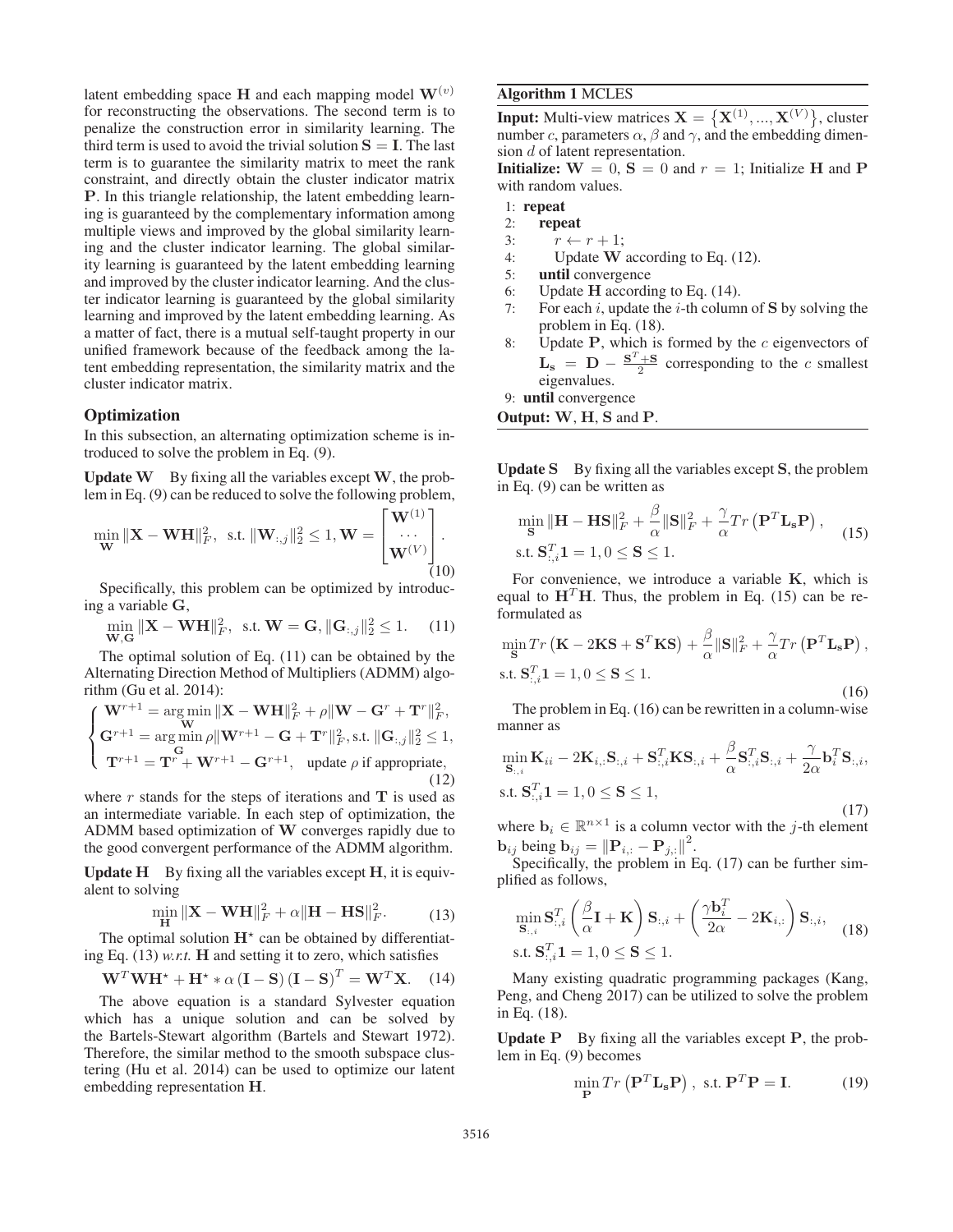The optimal solution  $P$  can be obtained by the  $c$  eigenvectors of  $L_s$  corresponding to the  $c$  smallest eigenvalues. With the help of the alternating optimization scheme, the variables **W**, **H**, **S** and **P** can be updated iteratively in an interplay manner until convergence.

### Algorithm Summary and Complexity Analysis

For clarity, the overall algorithm of the proposed MCLES method is outlined in Algorithm 1. In what follows, the time complexity analysis will be provided. With the alternating optimization scheme, the ADMM algorithm is utilized for updating **W**, the complexity of which is  $O((\sum_{v=1}^{V} d^{(v)})^2 d)$  where  $d^{(v)}$  is the dimension of the vth view of the dataset and  $d$  is the dimension of the latent embedding representation. The computation of **H** requires  $O(d^3)$ . To update **S**, the quadratic programming takes  $O(N^3)$ . The complexity for **P** is  $O(cN^2)$ . Therefore, for each iteration, the overall computational complexity is  $O\Big(\big(\sum_{v=1}^V d^{(v)}\big)^2 d + N^3 + d^3 + cN^2\Big).$ 

# Experiments

In this section, extensive experiments are conducted to validate the superiority of the proposed method. The code of our method is available on the github<sup>1</sup>.

### Datasets Description

Yale<sup>2</sup>: It is a widely used face image dataset consisting of 165 gray-scale images belonging to 15 distinct subjects, with each subject consisting of 11 images. Variations of the dataset are composed of left light, center light, right light, with glasses or not, happy or sad, normal, sleepy, wink and surprised. In our experiments, three views are used, whose dimensions are respectively 4096, 3304 and 6750.

MSRCv1 (Winn and Jojic 2005): It is an image dataset consisting of 210 objects belonging to seven classes. The seven classes are composed of tree, building, airplane, cow, face, car, and bicycle. In our experiments, the MSRCv1 dataset consists of four views, which are the CM feature (view 1), the GIST feature (view 2), the LBP feature (view 3) and the GENT feature (view 4).

 $ORL<sup>3</sup>$ : It is a widely used face image dataset consisting of 400 face images belonging to 40 distinct subjects with 10 images for each subject. For each subject, images were taken at different times, lights, facial expression (open or closed eyes, smiling or not smiling) and facial details (with glasses or not). In our experiments, three kinds of features, namely, intensity feature (view 1), LBP feature (view 2), and Gabor feature (view 3) are used to represent the images.

BBCSport (Xia et al. 2014): It is a document dataset consisting of 544 documents from the BBC Sport website of the sports news in five topical areas in 2004-2005. The five topical areas are business, entertainment, politics, sport and tech. In our experiments, the BBCSport dataset contains two views, whose dimensions are respectively 3183 and 3203.

Table 1: The default values of the four parameters.

| Parameter | Yale        | MSRC <sub>v1</sub> | ORL   | <b>BBCSport</b> |
|-----------|-------------|--------------------|-------|-----------------|
|           | 30          |                    | 50    | 40              |
| $\alpha$  | 0.8         | 0.8                | 0.8   | 0.8             |
|           | 0.4         | 0.4                | 0.5   |                 |
|           | $(1)$ ( $1$ | 0.004              | (.004 | (10)4           |

### Baselines and Evaluation Metrics

In comparison experiments, we compare our method with two classical single-view methods and six state-of-the-art multi-view clustering methods.

- 1. Spectral Clustering (SC) (Ng, Jordan, and Weiss 2002): The single-view SC method is conducted on each view.
- 2. ConcatePCA-SC: It is an extended SC method which firstly concatenates the features of all views and then applies the PCA method to extract the low-dimensional representation, and finally feeds the low-dimensional representation into the spectral clustering algorithm to obtain the final clustering results.
- 3. Co-Regularized Spectral Clustering (Co-Reg) (Kumar, Rai, and Daumé III 2011): It co-regularizes the clustering hypotheses to enforce the same cluster membership among views.
- 4. Co-Training Multi-view Clustering (Co-Training) (Kumar and Daumé III 2011): It assumes that a point would be assigned by the true underlying clustering to the same cluster regardless of the views.
- 5. Spectral Clustering with two views (Min-Disagreement) (De Sa 2005): Based on the spectral clustering algorithm, it constructs a bipartite graph with the "minimizing-disagreement" strategy.
- 6. Robust Multi-view Spectral Clustering (RMSC) (Xia et al. 2014): It is a robust multi-view spectral clustering method which uses the standard Markov chain for clustering.
- 7. Latent Multi-view Subspace Clustering (LMSC) (Zhang et al. 2017): It discovers a subspace representation based on the common latent structure of multiple views, and then feeds it into the spectral clustering algorithm.
- 8. Graph Learning for Multi-view Clustering (MVGL) (Zhan et al. 2018): It obtains a global graph based on the optimized graph of each view.

For the above eight methods, the parameters are tuned as suggested in the original papers to generate the best results.

For evaluation metrics, three widely used metrics, namely ACC (accuracy), NMI (normalized mutual information) and PUR (purity) are adopted (Wang, Lai, and Yu 2016). For each metric, higher values indicate better performance. In the experiments, we run 20 times for each experiment and report the average performance and standard deviations.

# Parameter Analysis

In this subsection, we conduct parameter analysis on the four parameters d,  $\alpha$ ,  $\beta$  and  $\gamma$  by varying the four parameters in

<sup>1</sup> https://github.com/Ttuo123/MCLES

<sup>2</sup> http://cvc.yale.edu/projects/yalefaces/yalefaces.html

<sup>3</sup> http://www.cl.cam.ac.uk/research/dtg/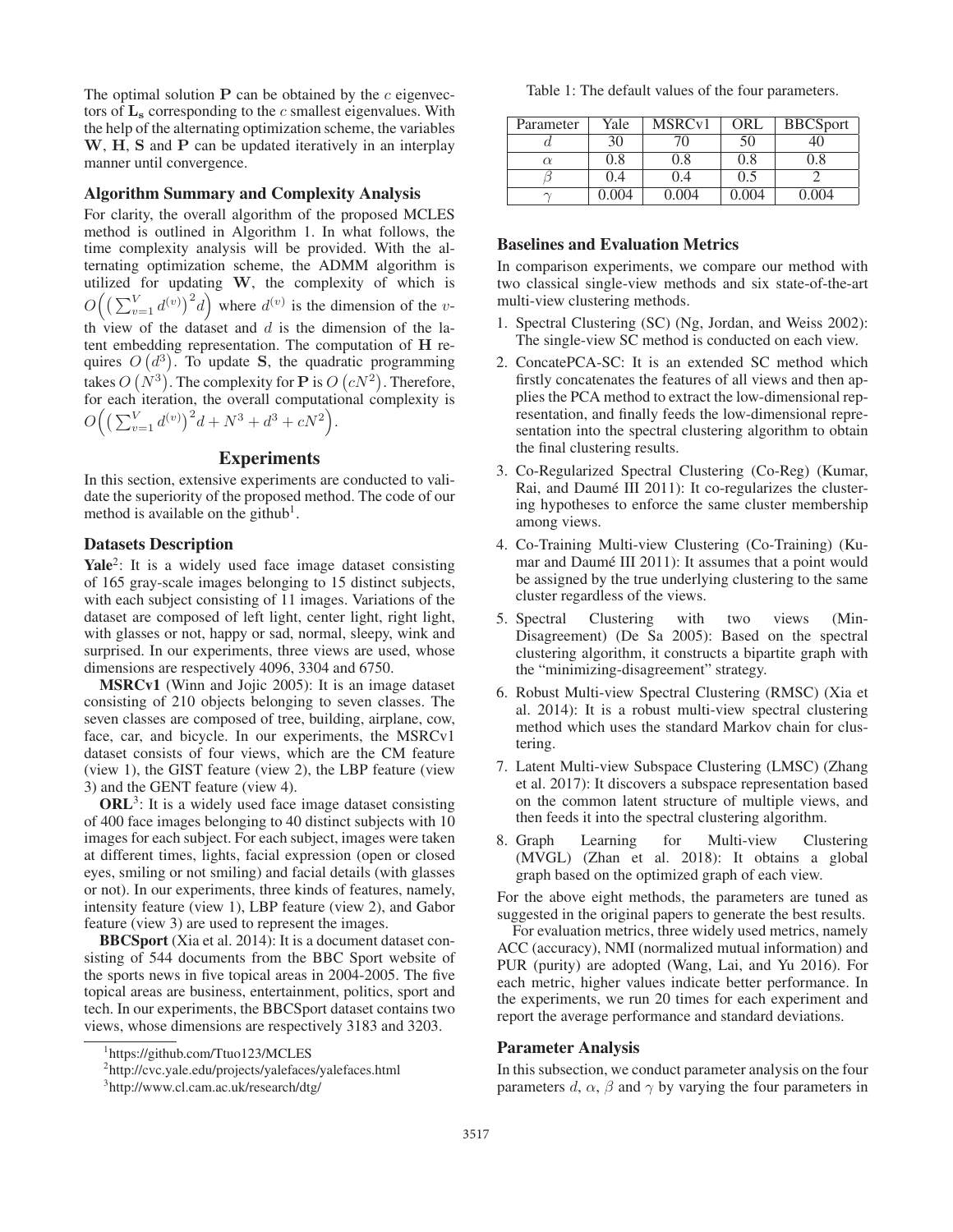

Figure 1: Parameters analysis on d,  $\alpha$ ,  $\beta$  and  $\gamma$  in terms of NMI on all the four benchmark datasets.

Table 2: Comparison results in terms of ACC on all datasets. The best results are highlighted in bold.

| Method           | Yale                  | MSRC <sub>v1</sub>               | ORL                              | <b>BBCSport</b>                |
|------------------|-----------------------|----------------------------------|----------------------------------|--------------------------------|
| SC <sub>1</sub>  | $0.5497_{\pm 0.0351}$ | $\overline{0.4105}_{\pm 0.0151}$ | $\overline{0.6571}_{\pm 0.0242}$ | $0.8453_{\pm0.0012}$           |
| SC <sub>2</sub>  | $0.5630_{\pm 0.0346}$ | $0.6845_{\pm 0.0446}$            | $0.7735_{\pm 0.0261}$            | $0.5114_{\pm 0.0011}$          |
| SC <sub>3</sub>  | $0.6318_{\pm 0.0346}$ | $0.6167_{\pm 0.0045}$            | $0.6973_{\pm 0.0319}$            |                                |
| SC <sub>4</sub>  |                       | $0.6945_{\pm 0.0186}$            |                                  |                                |
| ConcatePCA-SC    | $0.5618_{\pm 0.0404}$ | $0.6155_{\pm 0.0067}$            | $0.6607_{\pm 0.0215}$            |                                |
| $Co-Reg$         | $0.5956_{\pm0.0055}$  | $0.6233_{\pm 0.0057}$            | $0.6921_{\pm 0.0037}$            | $0.6928_{\pm 0.0070}$          |
| Co-training      | $0.6223_{\pm 0.0039}$ | $0.6918_{\pm 0.0099}$            | $0.7539_{\pm 0.0058}$            | $0.6979_{\pm 0.0039}$          |
| Min-Disagreement | $0.5974_{\pm 0.0066}$ | $0.5923_{\pm 0.0071}$            | $0.7259_{\pm0.0062}$             | $0.8507_{\pm 0.0087}$          |
| <b>RMSC</b>      | $0.5625_{\pm 0.0426}$ | $0.2998_{\pm 0.0189}$            | $0.7603_{\pm 0.0259}$            | $0.7737_{\pm 0.0098}$          |
| <b>LMSC</b>      | $0.6673_{\pm 0.0176}$ | $0.6743_{\pm 0.0591}$            | $0.8013_{\pm 0.0333}$            | $0.8512_{\pm 0.1203}$          |
| <b>MVGL</b>      | $0.6303_{\pm 0.0000}$ | $0.6714_{\pm 0.0000}$            | $0.7350_{\pm 0.0000}$            | $0.4191_{\pm 0.0000}$          |
| <b>MCLES</b>     | $0.7048_{\pm0.0118}$  | $0.8819_{\pm0.0040}$             | $0.7973_{\pm 0.0230}$            | $\textbf{0.8798}_{\pm 0.0032}$ |

Table 3: Comparison results in terms of NMI on all datasets. The best results are highlighted in bold.

| Method           | Yale                  | MSRC <sub>v1</sub>               | ORL                              | <b>BBCSport</b>                  |
|------------------|-----------------------|----------------------------------|----------------------------------|----------------------------------|
| SC <sub>1</sub>  | $0.5885_{\pm 0.0281}$ | $\overline{0.32}29_{\pm 0.0222}$ | $\overline{0.8053}_{\pm 0.0109}$ | $\overline{0.6717}_{\pm 0.0018}$ |
| SC <sub>2</sub>  | $0.5968_{\pm 0.0223}$ | $0.5961_{\pm 0.0344}$            | $0.8910_{\pm 0.0102}$            | $0.2345_{\pm 0.0004}$            |
| SC <sub>3</sub>  | $0.6507_{\pm 0.0256}$ | $0.5103_{\pm 0.0103}$            | $0.8407_{\pm 0.0169}$            |                                  |
| SC <sub>4</sub>  |                       | $0.5355_{\pm 0.0151}$            |                                  |                                  |
| ConcatePCA-SC    | $0.6076_{\pm 0.0269}$ | $0.5087_{\pm0.0092}$             | $0.8069_{\pm 0.0113}$            |                                  |
| $Co-Reg$         | $0.6362_{\pm 0.0041}$ | $0.5104_{\pm 0.0036}$            | $0.8376_{\pm 0.0017}$            | $0.5375_{\pm 0.0021}$            |
| Co-training      | $0.6561_{\pm 0.0049}$ | $0.6156_{\pm 0.0064}$            | $0.8813_{\pm 0.0031}$            | $0.5657_{\pm0.0017}$             |
| Min-Disagreement | $0.6303_{\pm 0.0048}$ | $0.5174_{\pm 0.0046}$            | $0.8617_{\pm 0.0030}$            | $0.7843_{\pm0.0055}$             |
| <b>RMSC</b>      | $0.5242_{\pm 0.0373}$ | $0.2819_{\pm 0.0138}$            | $0.7200_{\pm 0.0209}$            | $0.7645_{\pm0.0117}$             |
| LMSC             | $0.6896_{\pm 0.0155}$ | $0.5776_{\pm 0.0606}$            | $0.9066_{\pm 0.0204}$            | $0.7448_{\pm 0.1356}$            |
| <b>MVGL</b>      | $0.6381_{\pm 0.0000}$ | $0.5775_{\pm 0.0000}$            | $0.8651_{\pm 0.0000}$            | $0.0880_{\pm 0.0000}$            |
| <b>MCLES</b>     | $0.7254_{\pm0.0148}$  | $0.7976_{\pm0.0089}$             | $0.9022_{\pm 0.0120}$            | $0.8071_{\pm0.0114}$             |

Table 4: Comparison results in terms of PUR on all datasets. The best results are highlighted in bold.

| Method           | Yale                  | $\overline{\text{MSRC}}$ v1      | ORL                              | <b>BBCSport</b>                |
|------------------|-----------------------|----------------------------------|----------------------------------|--------------------------------|
| SC <sub>1</sub>  | $0.5606_{\pm 0.0348}$ | $\overline{0.4595}_{\pm 0.0164}$ | $\overline{0.6931}_{\pm 0.0200}$ | $0.8453_{\pm0.0012}$           |
| SC <sub>2</sub>  | $0.5721_{\pm 0.0295}$ | $0.7262_{\pm 0.0297}$            | $0.8025_{\pm 0.0205}$            | $0.5717_{\pm 0.0000}$          |
| SC <sub>3</sub>  | $0.6367_{\pm 0.0341}$ | $0.6500_{\pm 0.0045}$            | $0.7326_{\pm 0.0263}$            |                                |
| SC <sub>4</sub>  |                       | $0.6945_{\pm 0.0186}$            |                                  |                                |
| ConcatePCA-SC    | $0.5764_{\pm 0.0348}$ | $0.6490_{\pm 0.0069}$            | $0.6932_{\pm 0.0180}$            |                                |
| $Co-Reg$         | $0.6065_{\pm 0.0048}$ | $0.6448_{\pm0.0048}$             | $0.7294_{\pm 0.0028}$            | $0.7348_{\pm0.0033}$           |
| Co-training      | $0.6287_{\pm 0.0051}$ | $0.7179_{\pm 0.0071}$            | $0.7879_{\pm 0.0050}$            | $0.7601_{\pm 0.0020}$          |
| Min-Disagreement | $0.6026_{\pm 0.0070}$ | $0.6075_{\pm 0.0067}$            | $0.7625_{\pm 0.0051}$            | $0.8715_{\pm 0.0046}$          |
| <b>RMSC</b>      | $0.5511_{\pm 0.0355}$ | $0.2826_{\pm 0.0163}$            | $0.7387_{\pm 0.0169}$            | $0.7597_{\pm0.0106}$           |
| <b>LMSC</b>      | $0.6706_{\pm0.0169}$  | $0.6900_{\pm 0.0624}$            | $0.8379_{\pm 0.0293}$            | $0.8560_{\pm 0.1053}$          |
| <b>MVGL</b>      | $0.6424_{\pm0.0000}$  | $0.7048_{\pm 0.0000}$            | $0.7950_{\pm 0.0000}$            | $0.4228_{\pm 0.0000}$          |
| <b>MCLES</b>     | $0.7055_{\pm0.0125}$  | $0.8819_{\pm0.0040}$             | $0.8402_{\pm0.0181}$             | $\textbf{0.8798}_{\pm 0.0032}$ |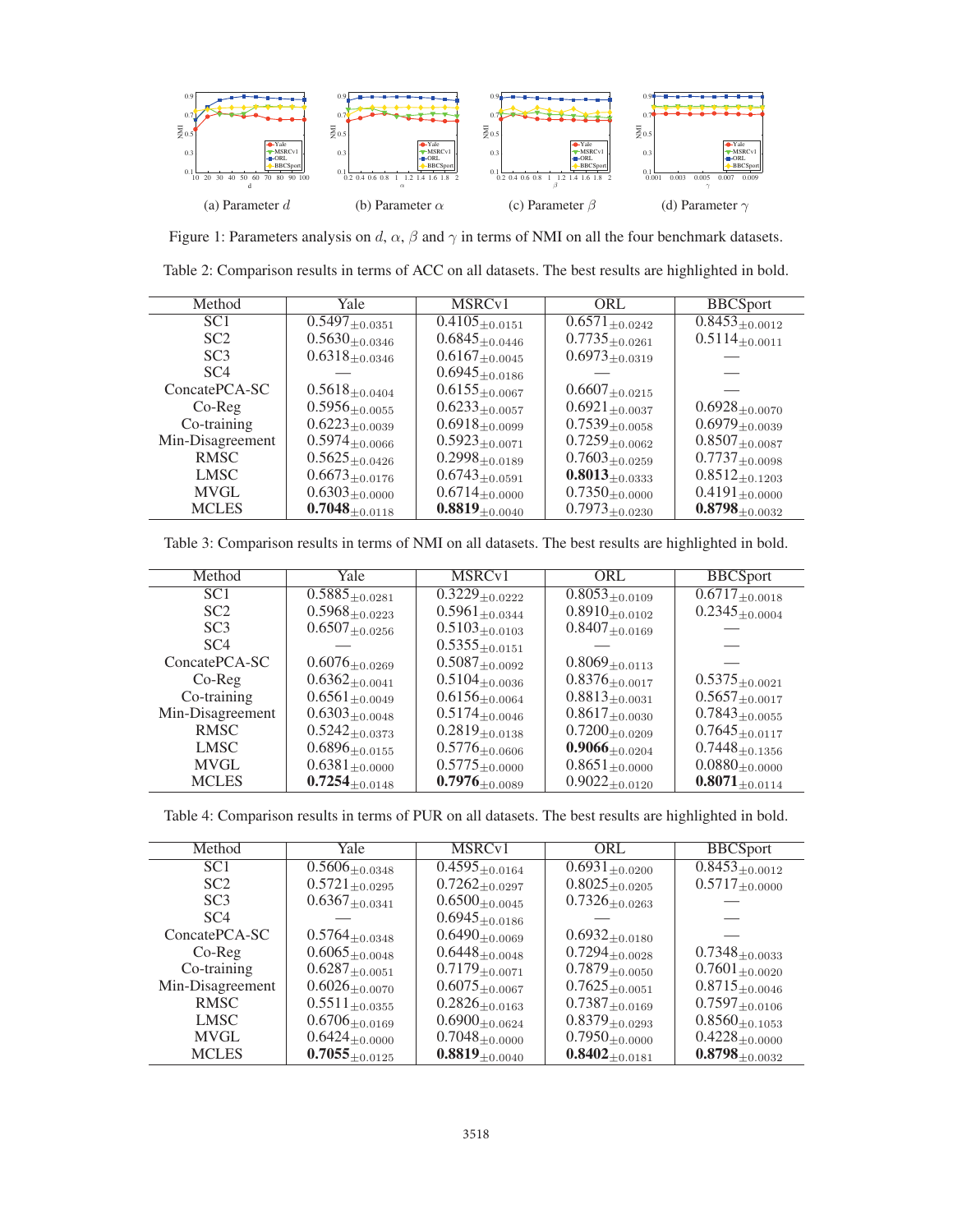

Figure 2: Convergence analysis: the log of the objective value as a function of the iteration step.

the ranges [10 100], [0.2 2], [0.2 2] and [0.001 0.01] respectively. When analyzing one parameter, the other three parameters are set as the default values. The default values of the four parameters are listed in Table 1, which are also used in the comparison experiments and convergence analysis. Notice that, since the view dimension of the original multi-view datasets varies from one dataset to another, the default values of d differ significantly on different datasets. Figure 1 plots the results in terms of NMI when different parameters are used on the four datasets. It can be observed that for all the datasets our model is relatively insensitive to the four parameters over the corresponding ranges of values. In addition, there exists a wide range for each parameter in which relatively stable and good results can be obtained.

#### Comparison Results

The experimental results obtained by different clustering methods on the four benchmark datasets are reported in terms of ACC, NMI, and PUR in Table 2, 3, 4 respectively. As shown in the three tables, we can see that the proposed method achieves the best clustering results on most of the testing datasets. Specifically, the proposed method significantly outperforms other state-of-the-art methods on the Yale and MSRCv1 datasets. For instance, on the MSRCv1 dataset, the performance improvements over the second-best method are 19.01%, 18.2% and 16.4% respectively in terms of ACC, NMI and PUR. In addition, our method performs much better than the two single-view baseline methods, namely SC and ConcatePCA-SC, which demonstrates the effectiveness of the latent embedding learning and the cluster indicator learning in our model. Note that we can not perform ConcatePCA-SC on the BBCSport dataset, since the features on the BBCSport dataset are too sparse to run SVD. In conclusion, the proposed method obtains more robust and accurate clustering results by means of directly learning the similarity matrix and the cluster indicator matrix based on the latent embedding representation.

### Convergence Analysis

To verify the convergence property of the proposed method, convergence analysis is conducted in this subsection. The optimization algorithm can be guaranteed to converge ultimately, since the objective function in Eq. (9) is nonincreasing with the iterations. Figure 2 plots the log of the objective value as a function of the iteration step. From the subfigures, we find that the log of the objective value decreases rapidly during the iterations on all the four benchmark datasets. It can be obviously observed that, the convergence can be reached within the 10 steps of iterations.

### **Conclusion**

In this paper, a novel Multi-view Clustering in Latent Embedding Space (MCLES) is proposed to jointly learn a latent embedding space, a robust similarity matrix and an accurate cluster indicator matrix in a unified optimization framework. Within this unified framework, a latent embedding representation from multiple views is discovered to better explore the multi-view data, and simultaneously the global structure and the cluster indicator matrix can be obtained. An alternating optimization scheme is developed to solve the optimization problem. Experimental results on both image and document datasets have demonstrated the superiority of the proposed method when compared with the state-of-the-art approaches.

# Acknowledgments

This work was supported by NSFC (61876193, 61602189), Guangdong Natural Science Funds for Distinguished Young Scholar (2016A030306014), and Tip-top Scientific and Technical Innovative Youth Talents of Guangdong special support program (2016TQ03X542).

#### References

Bartels, R. H., and Stewart, G. W. 1972. Solution of the matrix equation ax+ xb= c [f4]. *Communications of the ACM* 15(9):820–826.

Blum, A., and Mitchell, T. M. 1998. Combining labeled and unlabeled data with co-training. In *COLT*, 92–100.

Brefeld, U., and Scheffer, T. 2004. Co-em support vector learning. In *ICML*, 16. ACM.

Cai, X.; Nie, F.; Huang, H.; and Kamangar, F. 2011. Heterogeneous image feature integration via multi-modal spectral clustering. In *CVPR*, 1977–1984.

Chao, G.; Sun, S.; and Bi, J. 2017. A survey on multi-view clustering. *CoRR* abs/1712.06246.

Chaudhuri, K.; Kakade, S. M.; Livescu, K.; and Sridharan, K. 2009. Multi-view clustering via canonical correlation analysis. In *ICML*, 129–136. ACM.

Cortes, C.; Mohri, M.; and Rostamizadeh, A. 2009. Learning non-linear combinations of kernels. In *NIPS*, 396–404.